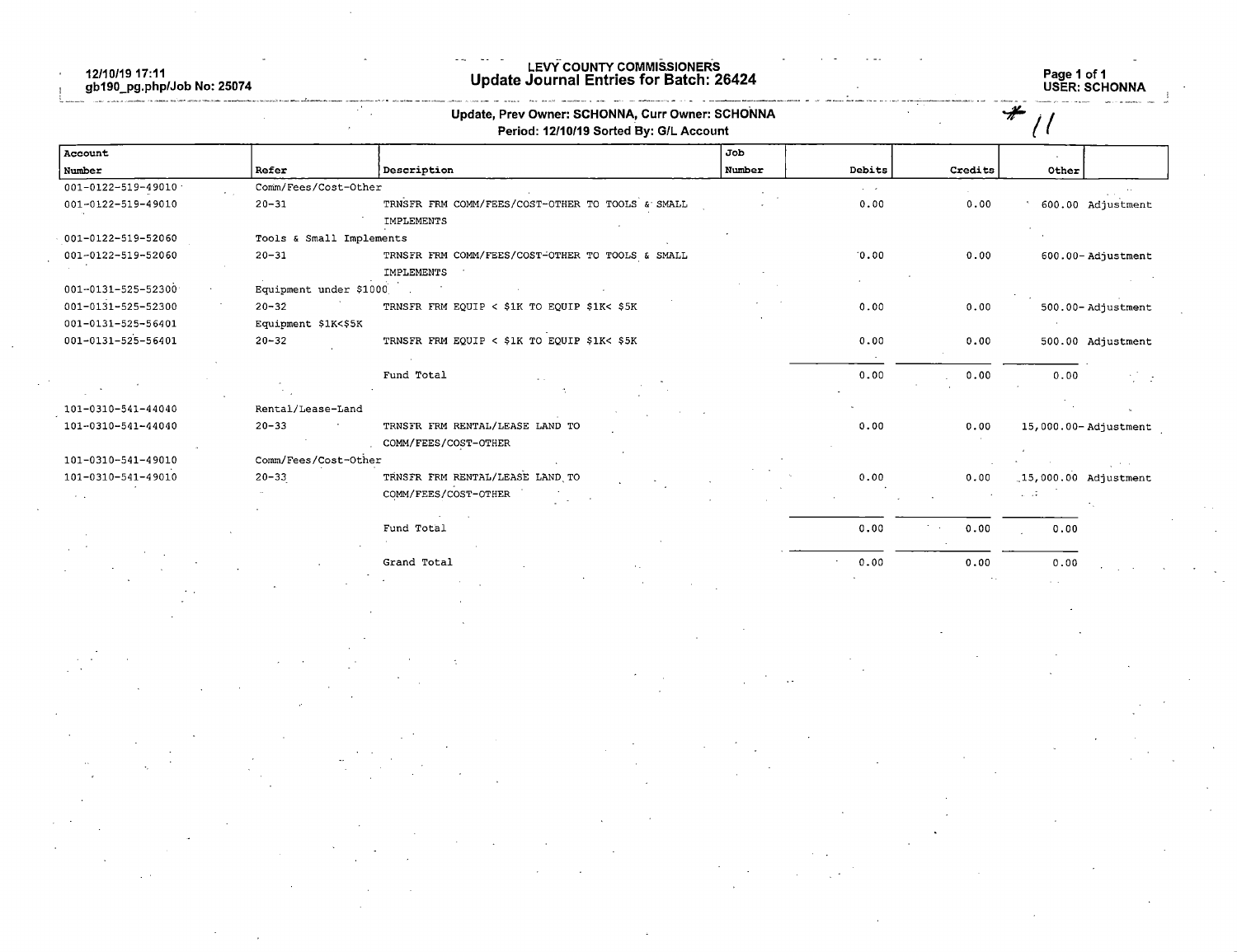FINANCE ONLY - BAH 20-31

 $\sim$ 

#### LEVY BOCC BUDGET AMENDMENT FORM Email to: LEVYFINANCE@LEVYCLERK.COM

| 0122 MAINTENANCE<br>Department / Office:<br>One-time.<br>TRANSFERRING WITH CATEGORIES<br>Explanation /<br>Description:<br>Grant Match?<br>SOURCE of Funds<br>Reducing Expenses (Same Dept & Category) > Dept Head<br>and Required<br>Approval<br>APPROVAL level:<br>NO.<br>NOTE ALL COMMITMENTS RECURRING MULTIPLE FISCAL YEARS REQUIRE FOCC APPROVAL<br>Approved?<br><b>BOCC</b> Meeting Date<br>(if Necessary)<br>NO.<br>BUDGET AMENDMENT DETAIL<br>Account Number<br>Description<br>001-0122-519-49010<br>COMM/FEES/COST-OTH<br>\$<br>001-0122-519-52060<br>TOOLS & SMALL IMPLEMENTS<br>Ş.<br>Net Increase (Decrease) in USES:<br>\$<br>ADDITIONAL REVENUES/SOURCES ONLY IN THIS SECTION:<br>Account Number<br>Description |            |                                     | One-Time or Recurring? |
|-------------------------------------------------------------------------------------------------------------------------------------------------------------------------------------------------------------------------------------------------------------------------------------------------------------------------------------------------------------------------------------------------------------------------------------------------------------------------------------------------------------------------------------------------------------------------------------------------------------------------------------------------------------------------------------------------------------------------------|------------|-------------------------------------|------------------------|
|                                                                                                                                                                                                                                                                                                                                                                                                                                                                                                                                                                                                                                                                                                                               | Requesting |                                     |                        |
|                                                                                                                                                                                                                                                                                                                                                                                                                                                                                                                                                                                                                                                                                                                               |            |                                     |                        |
|                                                                                                                                                                                                                                                                                                                                                                                                                                                                                                                                                                                                                                                                                                                               |            |                                     |                        |
|                                                                                                                                                                                                                                                                                                                                                                                                                                                                                                                                                                                                                                                                                                                               |            |                                     |                        |
|                                                                                                                                                                                                                                                                                                                                                                                                                                                                                                                                                                                                                                                                                                                               |            |                                     |                        |
|                                                                                                                                                                                                                                                                                                                                                                                                                                                                                                                                                                                                                                                                                                                               |            |                                     |                        |
|                                                                                                                                                                                                                                                                                                                                                                                                                                                                                                                                                                                                                                                                                                                               |            |                                     | Increase (Decrease)    |
|                                                                                                                                                                                                                                                                                                                                                                                                                                                                                                                                                                                                                                                                                                                               |            |                                     | 600                    |
|                                                                                                                                                                                                                                                                                                                                                                                                                                                                                                                                                                                                                                                                                                                               |            |                                     | (600)                  |
|                                                                                                                                                                                                                                                                                                                                                                                                                                                                                                                                                                                                                                                                                                                               |            |                                     |                        |
|                                                                                                                                                                                                                                                                                                                                                                                                                                                                                                                                                                                                                                                                                                                               |            |                                     | Increase (Decrease)    |
|                                                                                                                                                                                                                                                                                                                                                                                                                                                                                                                                                                                                                                                                                                                               |            |                                     |                        |
| \$<br>DOES BUDGET AMENDMENT BALANCE?                                                                                                                                                                                                                                                                                                                                                                                                                                                                                                                                                                                                                                                                                          |            | Net Increase (Decrease) in SOURCES: |                        |
| DEPARTMENT<br>HEAD:                                                                                                                                                                                                                                                                                                                                                                                                                                                                                                                                                                                                                                                                                                           |            |                                     |                        |
| COUNTY<br>COORDINATOR:                                                                                                                                                                                                                                                                                                                                                                                                                                                                                                                                                                                                                                                                                                        |            |                                     |                        |

 $\bar{\mathcal{A}}$ 

CLERK OR FINANCE OFFICER

 $\lambda$ 

 $\overline{\mathcal{U}}$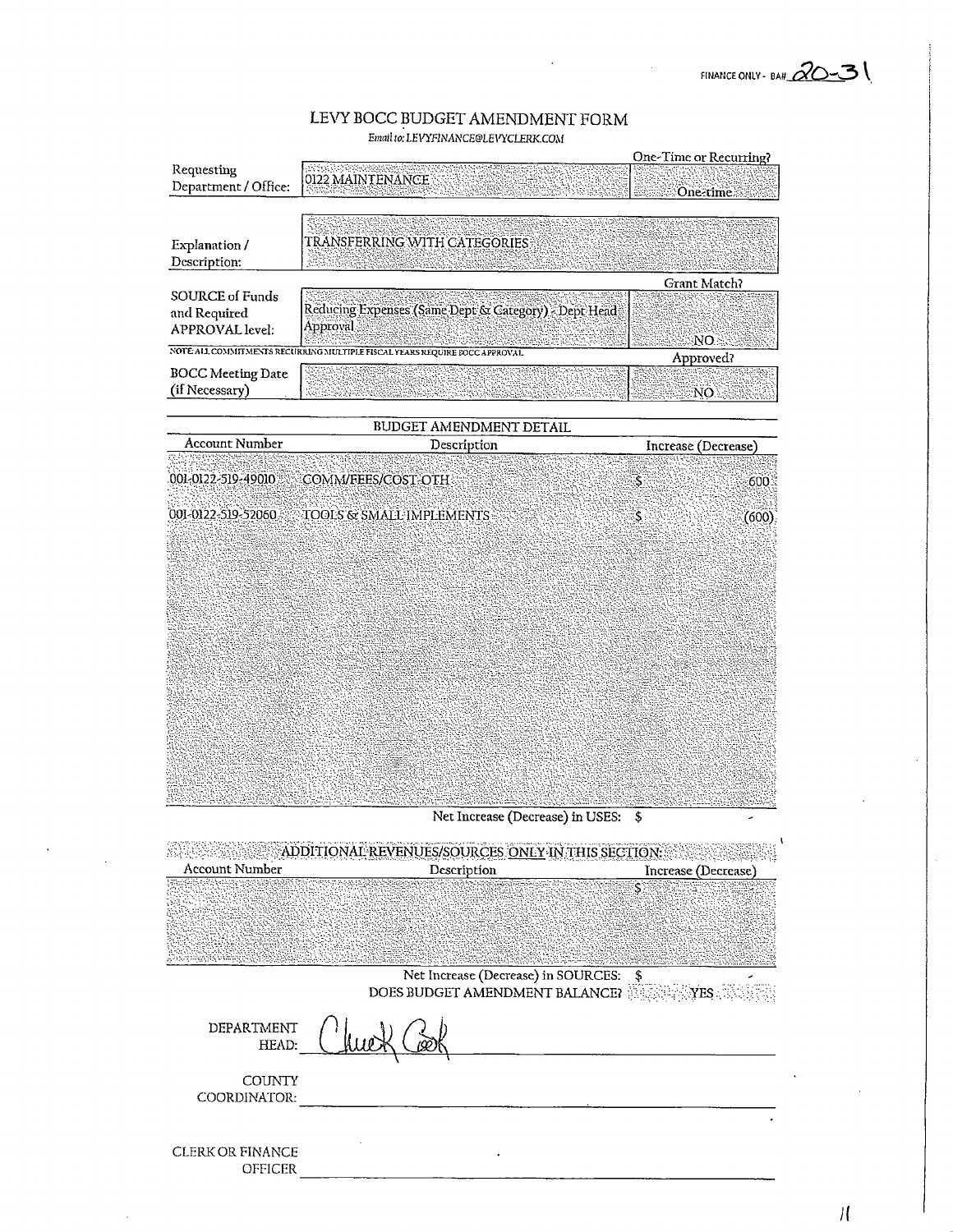FINANCE ONLY - BAH

 $\sim 10^6$ 

 $\mathcal{L}^{\text{max}}$ 

### LEVY BOCC BUDGET AMENDMENT FORM

Email to: LEVYFINANCE@LEVYCLERK.COM

|                                                           |                                                                            | One-Time or Recurring? |
|-----------------------------------------------------------|----------------------------------------------------------------------------|------------------------|
| Requesting<br>Department / Office:                        | 0131 EMERGENCY MANAGEMENT                                                  | One-time               |
|                                                           |                                                                            |                        |
| Explanation/<br>Description:                              | BALANCE G/L ACCOUNT                                                        |                        |
|                                                           |                                                                            | Grant Match?           |
| SOURCE of Funds<br>and Required<br><b>APPROVAL</b> level: | Reducing Expenses (Same Dept & Category) - Dept Head<br>Approval           | NO.                    |
|                                                           | NOTE ALL COMMITMENTS RECURRING MULTIPLE FISCAL YEARS REQUIRE BOCC APPROVAL | Approved?              |
| <b>BOCC Meeting Date</b><br>(if Necessary)                |                                                                            |                        |
|                                                           | RI IDCET AMENDMENT DETAH                                                   |                        |

| BUDGET AMENDMENT DETAIL                  |                                                |   |                     |
|------------------------------------------|------------------------------------------------|---|---------------------|
| Account Number                           | Description                                    |   | Increase (Decrease) |
| 001-0131-525-56401<br>001-0131-525-52300 | EOUIPMENT \$1K<\$5K<br>EQUIPMENT UNDER \$1,000 | S | 500<br>(500)        |

 $\sim$ 

 $\mathcal{L}_{\mathcal{A}}$ 

|                         | Net Increase (Decrease) in USES: \$               |                     |  |
|-------------------------|---------------------------------------------------|---------------------|--|
|                         | ADDITIONAL REVENUES/SOURCES ONLY IN THIS SECTION: |                     |  |
| Account Number          | Description                                       | Increase (Decrease) |  |
|                         |                                                   |                     |  |
|                         |                                                   |                     |  |
|                         |                                                   |                     |  |
|                         |                                                   |                     |  |
|                         |                                                   |                     |  |
|                         | Net Increase (Decrease) in SOURCES: \$            |                     |  |
|                         | DOES BUDGET AMENDMENT BALANCE?                    |                     |  |
|                         |                                                   |                     |  |
| DEPARTMENT              |                                                   |                     |  |
| HEAD:                   |                                                   |                     |  |
|                         |                                                   |                     |  |
| <b>COUNTY</b>           |                                                   |                     |  |
| COORDINATOR:            |                                                   |                     |  |
|                         |                                                   |                     |  |
| <b>CLERK OR FINANCE</b> |                                                   |                     |  |
| OFFICER                 |                                                   |                     |  |
|                         |                                                   |                     |  |

 $\sim$ 

 $\bar{a}$